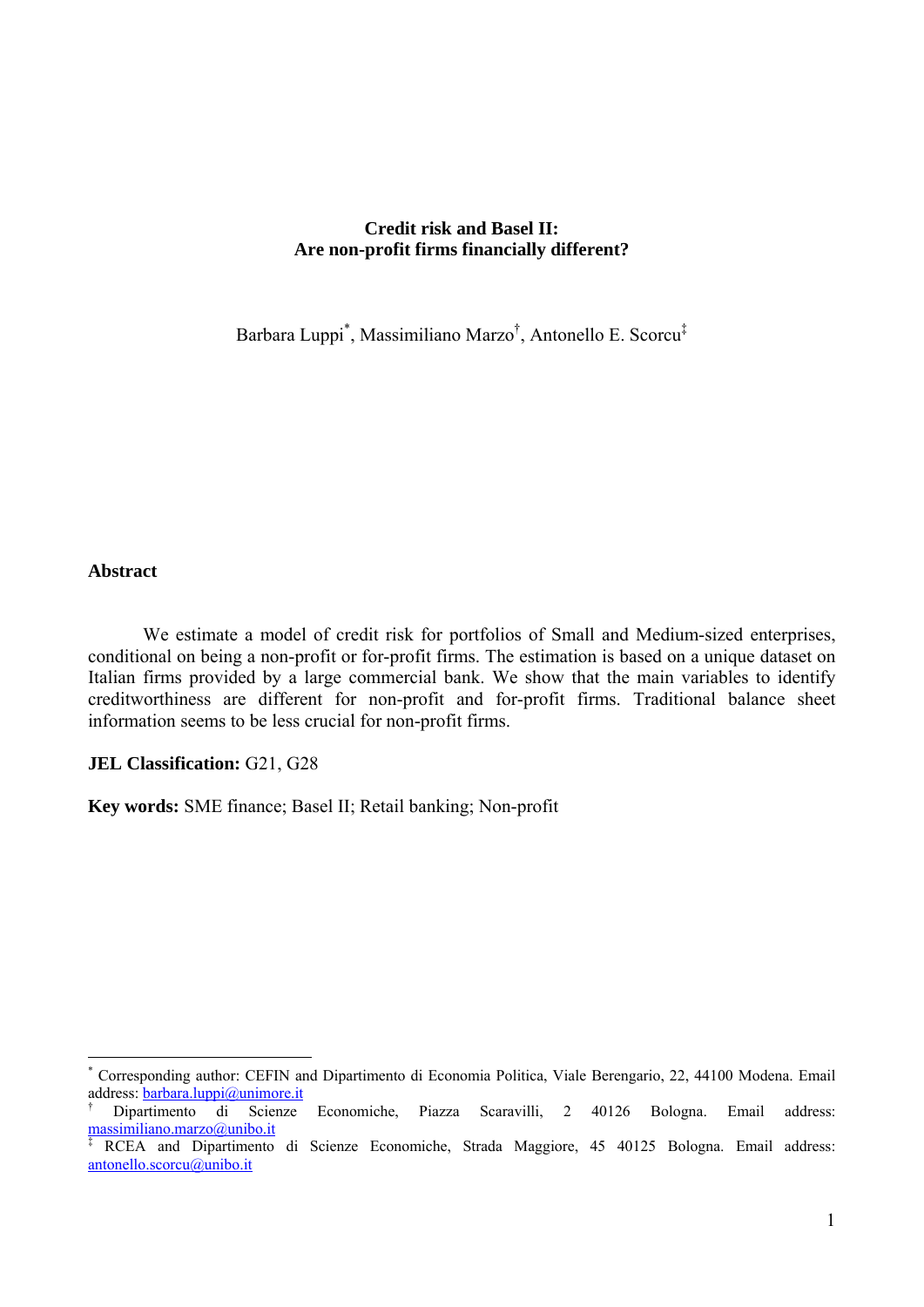#### **I. Introduction**

 The New Basel Capital Accord, known as Basel II, introduces capital requirement rules for banks depending on the borrower's riskiness. Credit ratings will play a crucial role in the future, as shown in Czarnitzki et all. (2007). Each borrower receives a credit score on the basis of bank's internal credit risk rating system, designed to assess creditworthiness on the basis of objective criteria.

 Basel II makes more urgent the need to establish a sound method to estimate the probability of default (PD), providing both good prediction and explicative capabilities. However, a great heterogeneity characterizes credit risk modelling and no standard and robust model emerges. It is therefore important to assess the role of firm's specific characteristics in determining credit risk.

 The present work investigates whether non-profit firms differ from for-profit firms in terms of firm's characteristics that play the most significant role in the prediction of PD. Credit risk models for non-profit and for-profit firms might not coincide. It is often claimed that non-profit firms aim at maximising social value and have therefore a different objective function with respect to for-profit organizations. Some of the standard measures of economic performance might not be relevant in the evaluation of non-profit organizations. A standard credit risk model therefore might not capture these specific characteristics and might not assess adequately PD, probably inducing inefficient rationing on the credit market for non-profit firms.

Moreover, since 2002 Italian non-profit firms are allowed to issue financial bonds on capital markets<sup>i</sup>, the possibility to raise funds on capital markets in plain competition with for profit firms makes the evaluation of riskiness of non profit organizations even more important, given their peculiar characteristics and operating methods.

 The structure of the rest of the note is as follows. In section II the methodology is discussed, in section III the data are described. In section IV we present and discuss our results. Conclusions are presented in Section V.

#### **II: Model and Methodology**

We estimate credit risk models specific for a retail portfolio of loans granted to non-profit Small and Medium enterprises (SME), and for- profit SMEs.

From a methodological perspective, according to the nature of data available and methodological results as in Crouchy, Galai and Mark (2001), a logit regression is applied to the population of firm, conditioning on firm's type. For each firm in the sample, indexed i=1,…n, the values of a binary response variable Y<sub>i</sub> and a vector of K covariates  $x_i = (x_{i1}, x_{i2},..., x_{iK})$  are assumed to be known. In the logit framework, the response variable is distributed according to a Bernoulli distribution:

$$
p(x_i) = Pr(Y_i = 1 | X = x_i) = \frac{exp(x'_i \beta)}{1 + exp(x'_i \beta)}.
$$

where  $p(Y_i = 1)$  denotes the PD of firm i, and the logit regression coincide with the linear predictor:

$$
\ln\left(\frac{p(x_i)}{1 - p(x_i)}\right) = x'_i \beta = \beta_0 + \beta_1 x_{i1} + \dots + \beta_K x_{iK}
$$

where  $\beta_0$  represents the overall intercept and  $\beta = (\beta_1, \dots, \beta_K)$  a vector of K regression coefficients.

 The estimation procedure relies both on firm's quantitative and qualitative information. For each firm type we implement a stepwise variable selection process, based on a likelihood-ratio test with significance level set at 5%.

 We perform a series of robustness tests. Restricted versions of the model are estimated conditional on being a for-profit or a non-profit firm. Three alternative restricted models are estimated including only a subset of explanatory variables: economic performance ratios, liquidity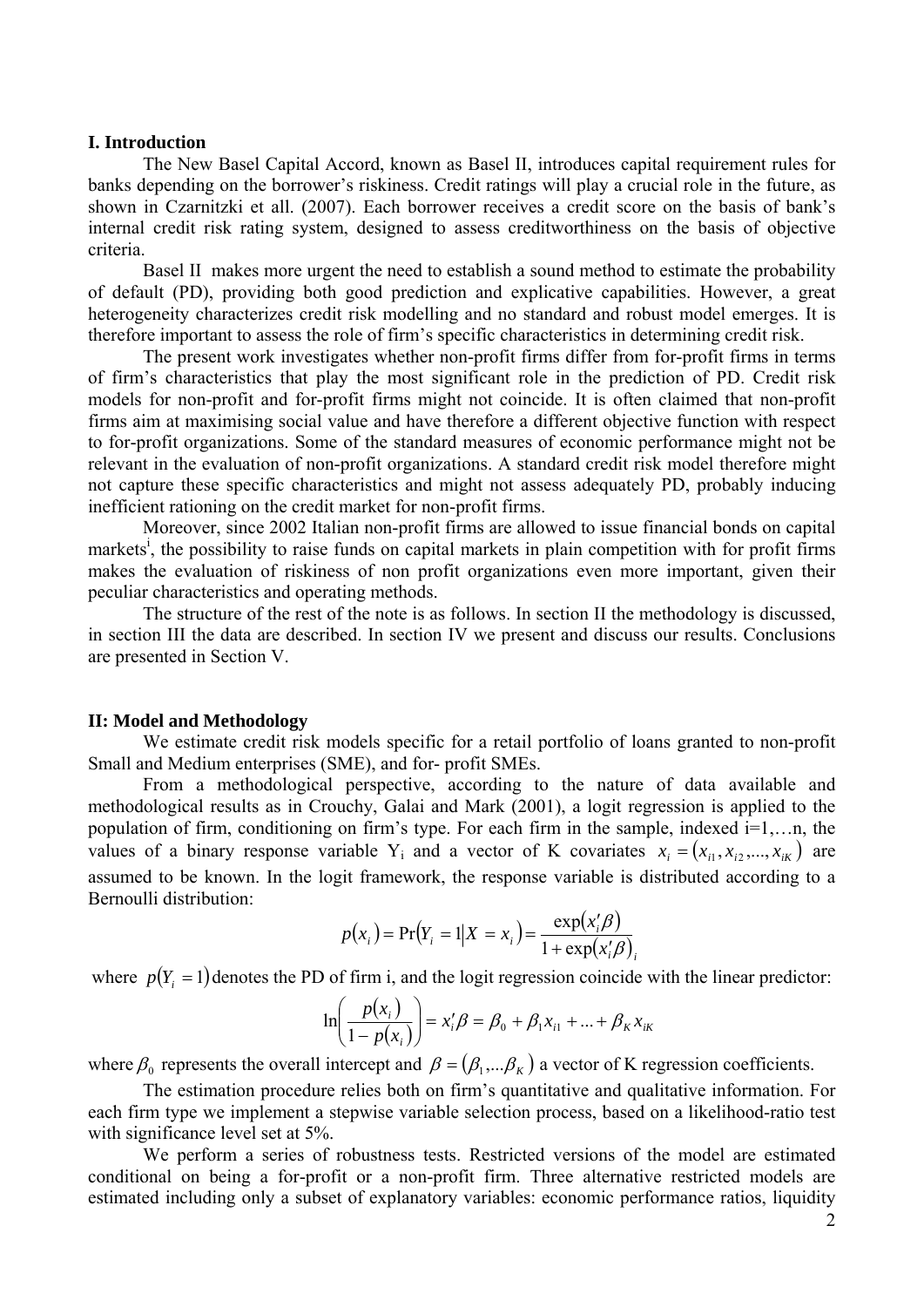measures and debt structure proxies. We perform likelihood ratio tests on restricted models and we always reject the null hypothesis that the omitted variables in the general model have no impact on PDs. Moreover we reject the hypothesis that models for for-profit and non-profit firms are not significantly different.

 The estimated model is robust to alternative specifications (explanatory variables in levels, instead of ratios and probit specification). We check for heteroskedasticity in errors in the probit estimation, with heteroskedastic variance in the form

### Var(ε)=exp(γ'z)

 where z indicates the vector of variables included in the variance specification. We perform the variance heteroskedasticity test under different specifications of z, including all explanatory variables and subsets of them, measuring liquidity or economic performance.

## **III. Data**

 The analysis is based on a data base provided by a large Italian commercial bank. The sample consists of about 4,000 firms having annual sales of less than 10 million Euros in the period 2001-02, classified as Small and Medium enterprises according to Basel II. One eighth of the sample is represented by non-profit firms<sup>ii</sup>.

The data set displays unique features<sup>iii</sup> with respect to all the other studies on Italian firms, as Fabi et al (2005), Bocchi-Lusignani (2004) and Quagliarello (2007). First, the data set is representative of a retail portfolio for a commercial bank; the sample is designed to replicate the distribution of exposures of the bank's overall retail portfolio geographically, by sector of activity and firm's size. The data base contains detailed information on firms, including financial variables coming from balance sheets and other firm specific variables. The dataset specifies variables regarding the quality of the customer-bank relationship, allowing to evaluate credit risk for retail portfolios, within the Basel II framework, using similar data available for the bank internal credit risk evaluation system.

However, the default with respect to Basel II definition includes not only loans classified as non performing, substandard and loans past due 90 days, but also delayed payments by the firm, as we observe even firms which are not up to date with payments of bank debts, but are not necessarily going bankrupt<sup>iv</sup>. In the following we use the label "stress" instead of default.

Panel A of Table 1 shows the distribution of defaults across non-profit and for-profit firms and Panel B the summary statistics of variables used in the estimation, conditional on firm type.

#### **IV. Results**

Table 2 presents the results of the estimation conditional on being either a non-profit or a for-profit firm.

Significant differences in the credit risk models emerge. Crucially standard measures of economic performances are not statistically significant in the prediction of PD of non-profit firms. EBIDTA/TA and ROI do not influence PDs for non-profit firms, while they are highly significant and negatively correlated with PDs in the case of for-profit SMEs. An analogous result is obtained for measures of liquidity as CF/TA and for proxy of financial structure as SD/TD.

Only "structural" variables as S/TA and TD/TA have a significant impact on PDs for both non-profit and for-profit firms. The evidence indicates that non-profit firms do have peculiarities that are not captured by standard measures of economic performance. This implies that standard credit risk models that rely only on firm's profitability, liquidity and financial structure may imperfectly assess PD of a non-profit firm, incurring in the risk of credit rationing. We perform an out-of sample prediction of the model estimated for for-profit firms on the sample of non-profit firms. The model performance in terms of correct classification of sound and unsound firms is reduced by more than 10%, determining a higher average PD for non-profit firms.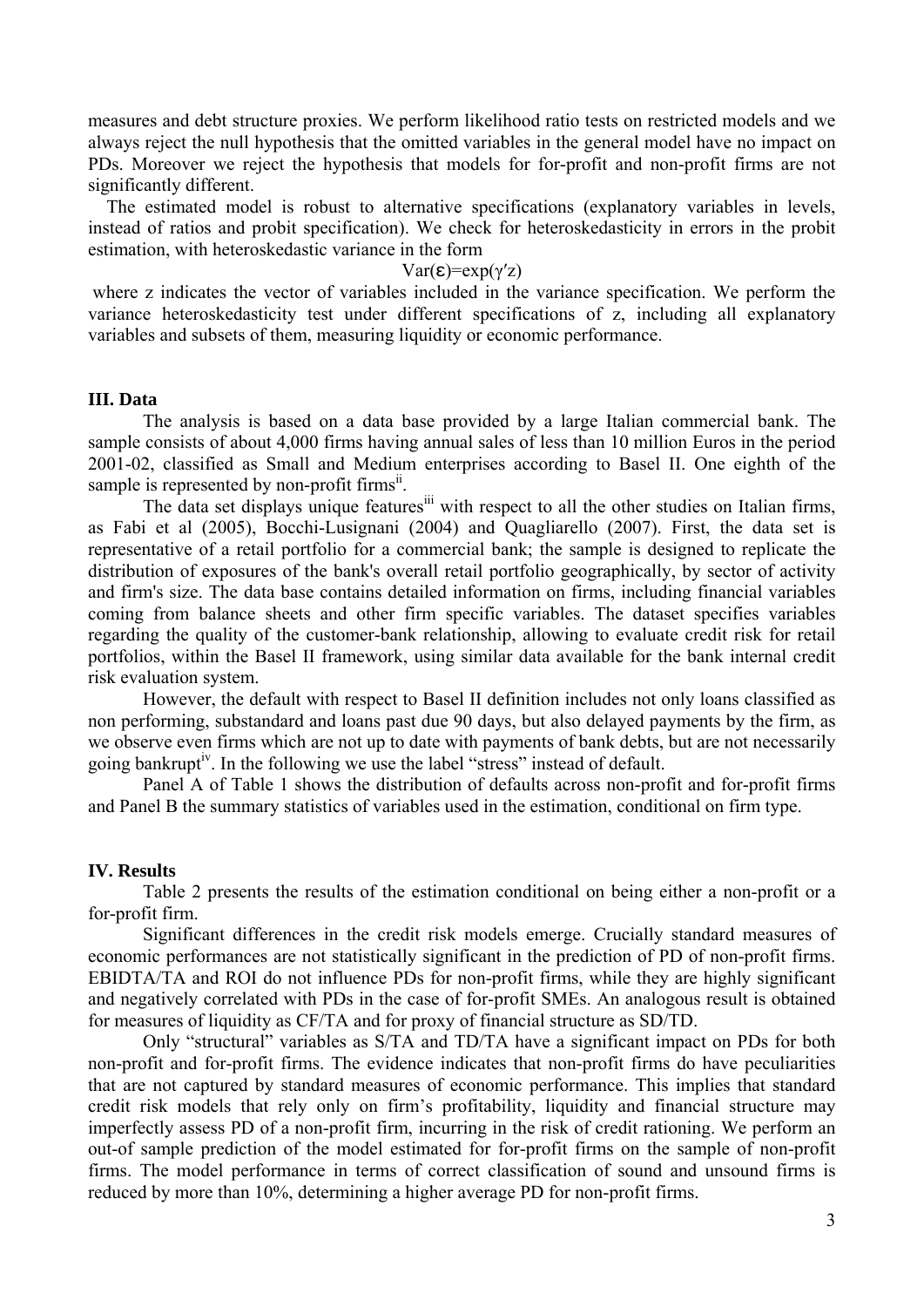The firm sector of activity and regional location affect differently PD estimates conditional on juridical structure. Non-profit firms in northern and central Italy are less risky than the ones located in the South. From an historical perspective, the cooperative movement is more deeply rooted in north-central Italy and seems to have a competitive advantage in terms of higher financial stability<sup>v</sup>. On the contrary, for-profit firms located in northern Italy are riskier. Only firms operating in transportation sector are riskier independently of juridical structure, while service sector is riskier for non-profit firms and manufacture in case of for-profit SMEs.

 The credit risk models for non-profit and for-profit firms share some common features. PDs are inversely correlated with firm's size, measured in terms of number of workers (NW) and sale volume  $(S/TA)^{VI}$ , confirming Basel II's assumptions.

 The dataset includes also a proxy of the quality of the firm-bank relationship, indicating whether the bank does not register any problem in the lending relationship in the year under scrutiny. The variable plays an important role in PD estimation: the better the quality of the relationship between the bank and a specific firm, the lower is firm's PD, especially in quantitative terms for non-profit firms.

 An overall performance of the credit risk model is given by the accuracy ratio, equal to 83.89% for for-profit firms and 97.74% for non-profit firms - which is good compared to other studies on Italian firms where it ranges between 50 and 70%.

## **IV. Conclusions**

We provide a comparative analysis of credit risk associated with loans granted either to nonprofit or for-profit SMEs. Within the framework of Basel II, we provide striking evidence of the need to tailor the credit risk model in order to capture specific features of firms constituting bank's retail portfolio. Contrary to evidence for for-profit firms, non-profit firms present special features such that standard measures of profitability, liquidity and debt structure do not play any role in predicting PDs. This suggests also the opportunity to develop models able to capture at best the specific features of this group of firms.

 We find also common effects on PDs for non-profit and for-profit firms in terms of structural variables, sales, total debts. Additionally, size matters also within the retail segment.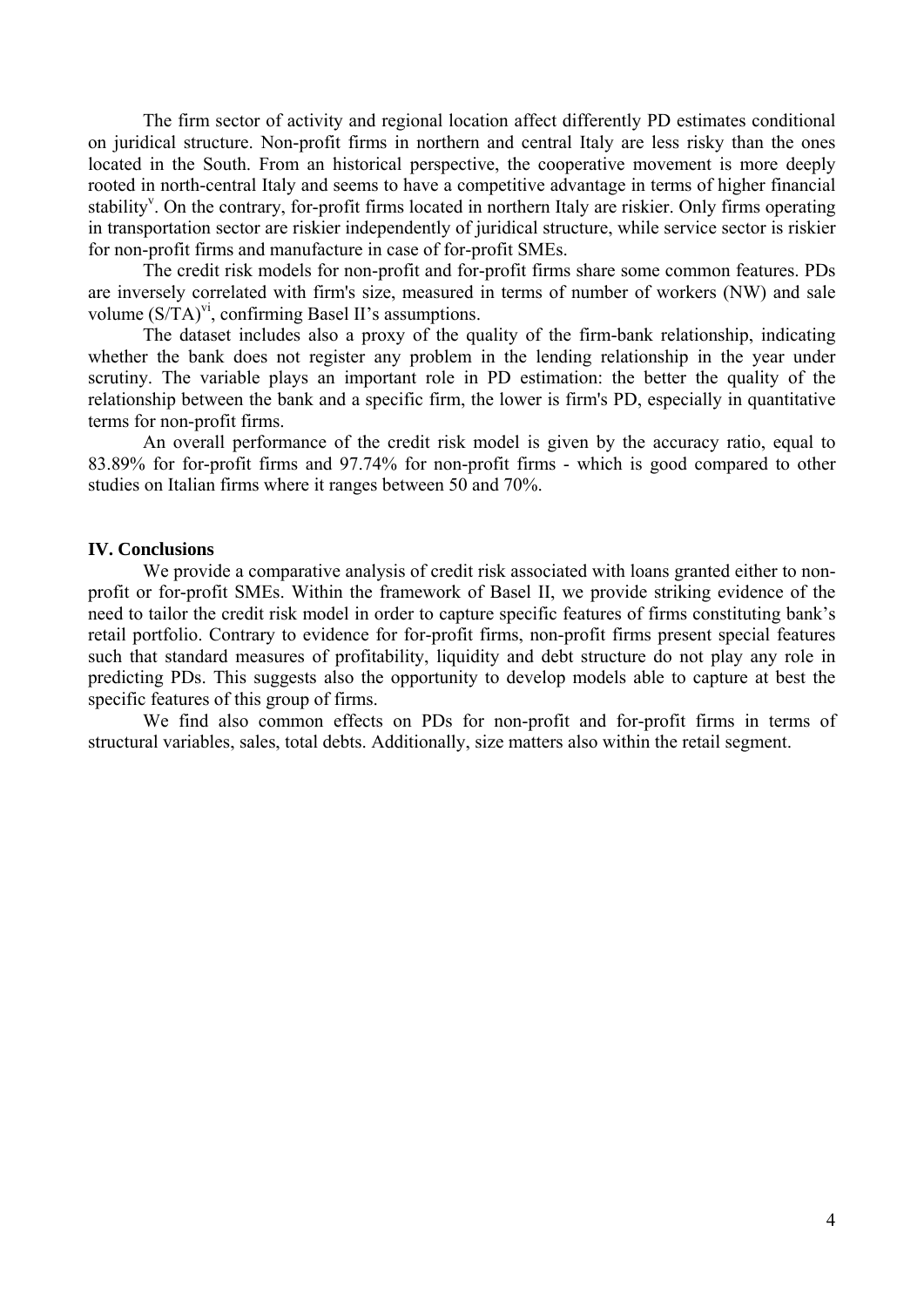# **References**

Bocchi, L., and G. Lusignani (2004) Le nuove Regole di Basilea 2: prime valutazioni di impatto sul Rapporto Banca-Impresa in Italia, Banca, Impresa, Società vol. **XXIII (2),** 209--237.

Cannata, F., F. Fabi, and S. Laviola, (2002) Rating interni e gestione del rischio di credito: la misurazione delle probabilità di insolvenza, Bancaria, **4**, 45--62

Crouchy, M., D. Galai and R. Mark (2001) A Comparative Analysis of Current Credit Risk Models, Journal of Banking and Finance, **24**, 59--117

Czarnitzki, D. and K. Kraft (2007) Are Credit Ratings valuable information?, Applied Financial Economics, forthcoming.

Fabi, F., S. Laviola and P. Marullo Reedtz, (2005) The New Basel Capital Accord and banks' lending decisions, Journal of Financial Stability, **1**, 501--521

Laitinen, E. K. (1999) Predicting a corporate credit analyst's risk estimate by logistic and linear models, International Review of Financial Analysis, **8(2)**, 97--121

Luppi, B., M. Marzo, A. E. Scorcu (2006) A credit risk model for Italian SMEs, mimeo.

Quagliarello, M. (2007), Bank's riskiness over the business cycle: a panel analysis on Italian intermediaries, Applied Financial Economics, **17(2)**, 119--138

Saurina, J., and C. Trucharte, (2004) The Impact of Basel II on Lending to Small-and-Medium-Sized Firms: A Regulatory Policy Assessment Based on Spanish Credit Register Data, Journal of Finance Services Research, **26**, 121—144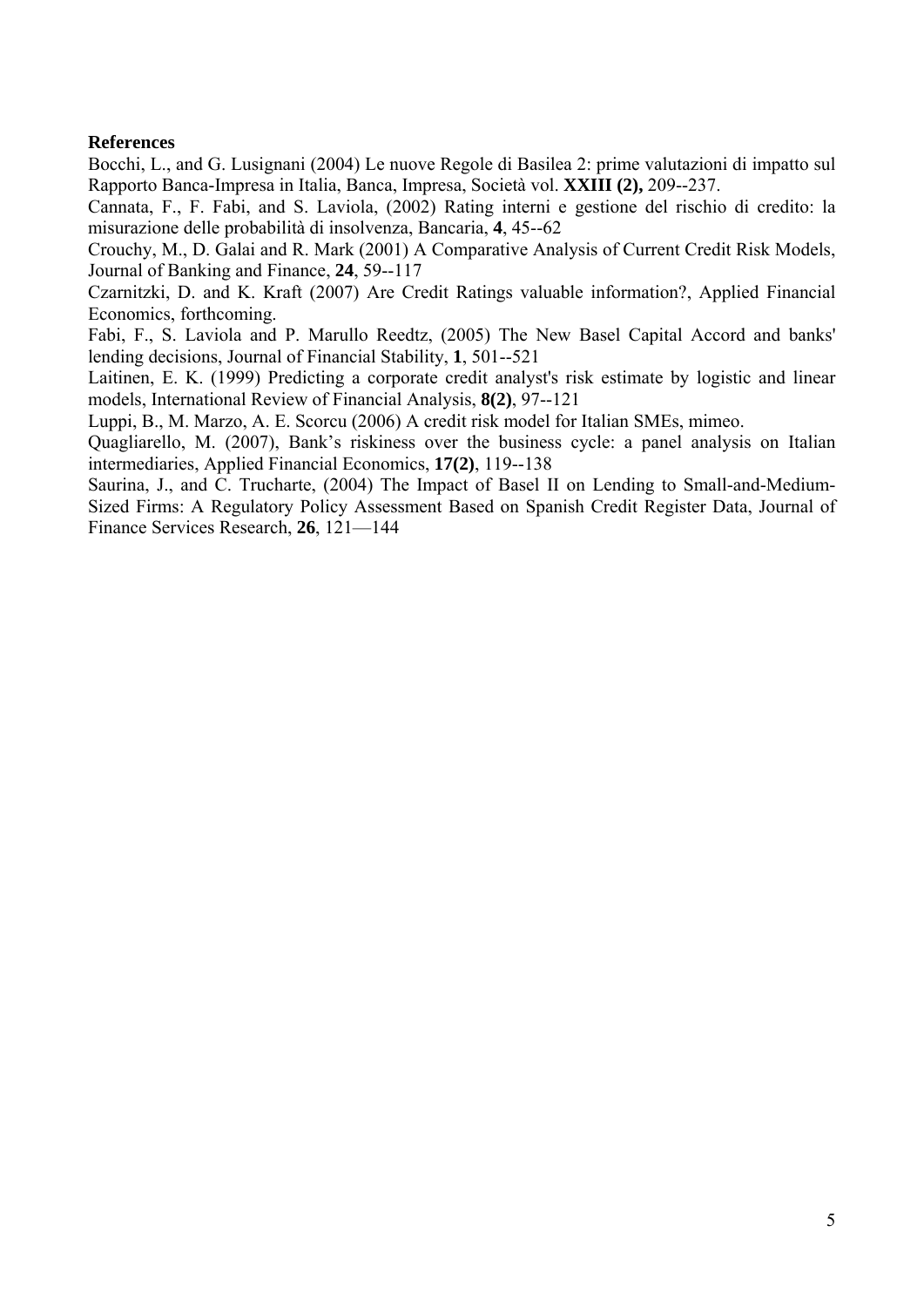| Panel A: Structure of the sample |            |            |              |  |  |  |  |
|----------------------------------|------------|------------|--------------|--|--|--|--|
| Dependent                        | Non-profit | For-profit | <b>Total</b> |  |  |  |  |
| variable: stress                 |            |            |              |  |  |  |  |
|                                  | 271        | 2,287      | 3,558        |  |  |  |  |
|                                  |            | 318        | 336          |  |  |  |  |
| <b>Total</b>                     | 289        | 3,605      | 3894         |  |  |  |  |

# **Table 1. Data Panel A: Structure of the sample**

# **Panel B: Summary statistics**

|               | Non-profit |           |                  | For-profit |          |           |                |                |
|---------------|------------|-----------|------------------|------------|----------|-----------|----------------|----------------|
|               | Mean       | Standard  | Minimu           | Maxim      | Mean     | Standard  | Min            | Max            |
|               |            | deviation | m                | um         |          | Deviation |                |                |
| <b>BFR</b>    | 1.7855     | 0.4112    | $\overline{0}$   | 2          | 1.7587   | 0.4279    | $\overline{0}$ | $\overline{2}$ |
| <b>AGE</b>    | 2.4049     | 1.2299    |                  | 5          | 2.6175   | 1.2462    |                | 5              |
| NW            | 1.1419     | 0.5809    |                  | 4          | 1.085    | 0.4306    |                | 4              |
| SD/TD         | 0.79       | 0.2261    | 0.0125           |            | 0.8151   | 0.2031    | $\overline{0}$ |                |
| <b>TD/TA</b>  | 0.9571     | 0.8358    | 0.0702           | 9.8524     | 0.903    | 0.6047    | 0              | 7.3333         |
| NSF/TA        | $-0.0018$  | 0.0933    | $-4.3634$        | 0.875      | 0.0033   | 0.370     | $-13.9565$     | 3.5806         |
| NSF P         | 0.0316     | 0.1749    | $\theta$         |            | 0.4528   | 0.4978    | $\overline{0}$ |                |
| CF/TA         | $-.0209$   | 0.6393    | $-9.2$           | 0.6154     | 0.031    | 0.3563    | $-13.9565$     | 3.8548         |
| S/TA          | 0.2221     | 1.4640    | $\theta$         | 46.153     | 1.9168   | 2.2406    | $\theta$       | 62.5           |
| $\rm{XS}$     | 0.0239     | 0.1527    | $\boldsymbol{0}$ |            | 0.2313   | 0.4217    | 0              |                |
| S             | 0.0149     | 0.1211    | $\overline{0}$   |            | 0.1740   | 0.3792    | $\theta$       |                |
| <b>EBIDTA</b> | $-0.024$   | 0.3422    | $-4.3634$        | 0.875      | 0.0887   | 0.4038    | $-13.587$      | 6.1396         |
| <b>TA</b>     |            |           |                  |            |          |           |                |                |
| <b>ROI</b>    | $-0.154$   | 0.2150    | $-91.54$         | 50.75      | $-0.123$ | 0.2567    | $-45.16$       | 48.15          |

BFR is 0 if no quality lending relationship, 1 if high quality for one year and 2 for at least two years.

AGE: firm's months of activity (5 classes: <23 months; 24-71; 72-143;144-288; >288).

NW: firm's workers (4 classes: 0-3 workers; 4-10;11-20; >20)

SD/TD : short-term debt on total debt. TD/TA: total debt on total asset value.

NSF/TA: net self financing flow on TA. CF/TA: cash flows on TA. S/TA: annual sale volume on TA. XS and S are dummies with value 1 in case of firm's annual sale respectively less than 250.000 and 500,000 euro.

EBIDTA/TA is EBIDTA on TA.

North and South are regional dummies. Transport, Service and Manufacture are sectorial dummies.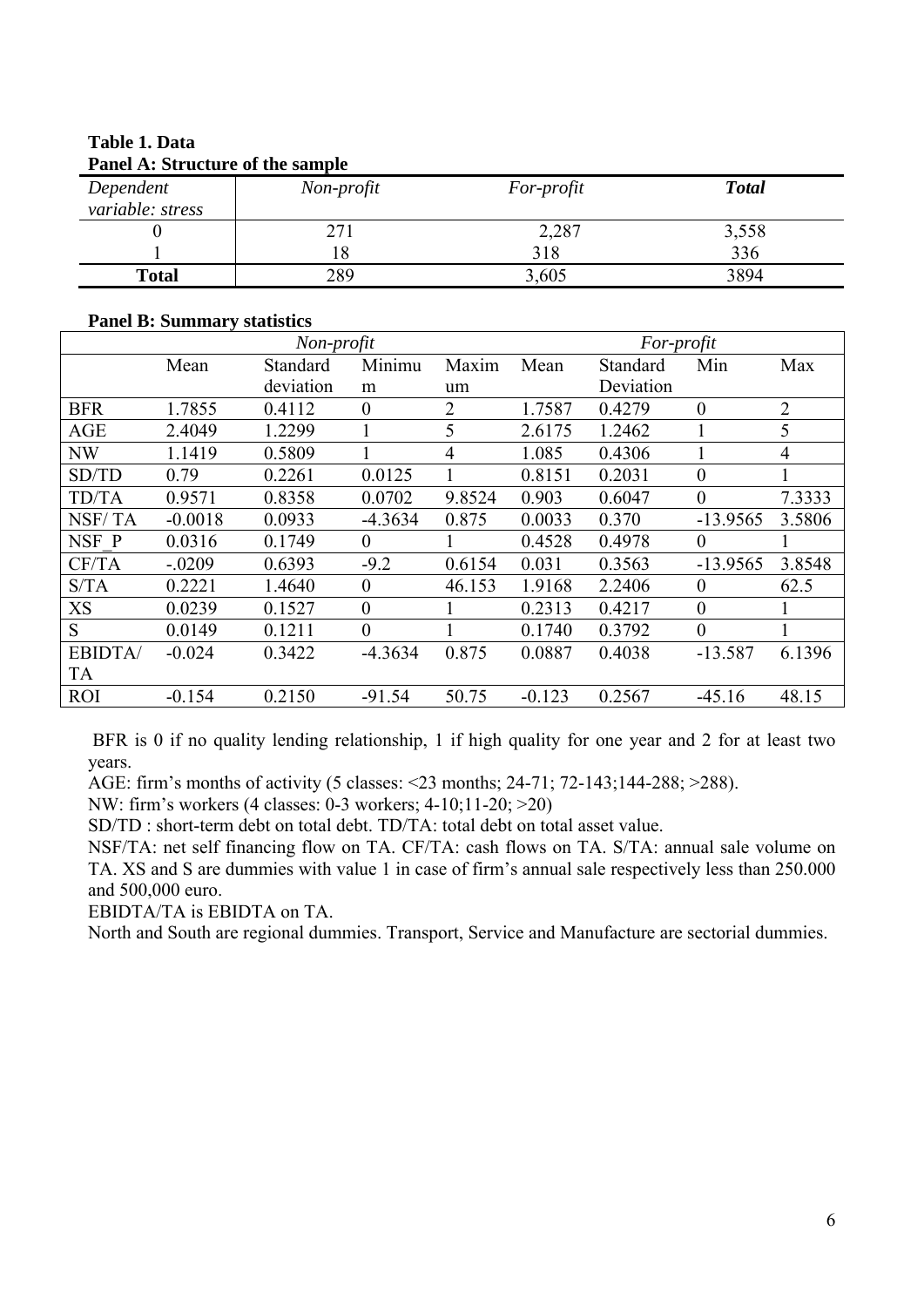# **Table 2. Logit estimation results**

| Dependent variable: stress | $\mathbf{u}$ and $\mathbf{u}$ and $\mathbf{u}$ and $\mathbf{u}$ and $\mathbf{u}$<br>Non-profit |                     | For-profit              |                     |  |
|----------------------------|------------------------------------------------------------------------------------------------|---------------------|-------------------------|---------------------|--|
|                            | Coefficient                                                                                    | Elasticity          | Coefficient             | Elasticity          |  |
|                            | (standard                                                                                      | (standard error)    | (standard               | (standard           |  |
|                            | error)                                                                                         |                     | error)                  | error)              |  |
| <b>BFR</b>                 | $-4.474***$                                                                                    | $-7.988$            | $-2.379***$             | $-4.001$            |  |
|                            | (1.349)                                                                                        | (2.410)             | (0.141)                 | (0.248)             |  |
| <b>AGE</b>                 | $0.607*$                                                                                       | 1.460               | $0.458***$              | 1.138               |  |
|                            | (0.391)                                                                                        | (0.940)             | (0.057)                 | (0.143)             |  |
| <b>NW</b>                  | $-1.427*$                                                                                      | 1.630               | $-0.479$ ***            | $-0.502$            |  |
|                            | (0.930)                                                                                        | (1.062)             | (0.198)                 | (0.206)             |  |
| SD/TD                      | $-3.344*$                                                                                      | $-2.641$            | $1.165***$              | 0.891               |  |
|                            | (2.057)                                                                                        | (1.625)             | (0.363)                 | (0.283)             |  |
| TD/TA                      | 5.463***                                                                                       | 5.228               | $0.357***$              | 0.298               |  |
|                            | (1.553)                                                                                        | (1.487)             | (0.104)                 | (0.088)             |  |
| NSF/TA                     | 8.929 ***                                                                                      | $-0.218$            | $1.304$ ***             | 0.004               |  |
|                            | (3.355)                                                                                        | (0.082)             | (0.359)                 | (0.001)             |  |
| NSF P                      | $-4.072***$                                                                                    | $-1.733$            | $-0.344***$             | $-0.168$            |  |
|                            | (1.674)                                                                                        | (0.712)             | (0.144)                 | (0.067)             |  |
| CF/TA                      | $-0.134$                                                                                       | 0.003               | $-0.883**$              | $-0.027$            |  |
|                            | (0.634)                                                                                        | $(-0.013)$          | (0.405)                 | (0.012)             |  |
| S/TA                       | $-1.597***$                                                                                    | $-4.782$            | $-0.178***$             | $-0.354$            |  |
|                            | (0.491)                                                                                        | (1.471)             | (0.047)                 | (0.092)             |  |
| XS                         | $4.022$ ***                                                                                    | 1.049               | 0.011                   | $-0.008$            |  |
|                            | (1.494)                                                                                        | (0.362)             | (0.171)                 | (0.041)             |  |
| S                          | $5.226***$                                                                                     | $-0.03$             | 0.097                   | $-0.015$            |  |
|                            | (1.804)                                                                                        | (0.674)             | (0.179)                 | (0.032)             |  |
| <b>EBITDA/TA</b>           | $-0.279$                                                                                       | $-0.004$            | $-0.439**$              | $-0.035$            |  |
| <b>ROI</b>                 | (1.731)<br>$-0.00005$                                                                          | (0.028)             | (0.218)<br>$-0.001$ *** | (0.018)<br>$-0.305$ |  |
|                            | (0.001)                                                                                        | $-0.716$<br>(0.309) | (0.0002)                | (0.119)             |  |
|                            |                                                                                                |                     |                         |                     |  |
| North                      | $-2.687**$                                                                                     | 0.716               | $-0.191$                | $-0.054$            |  |
|                            | (1.162)                                                                                        | (0.309)             | (0.152)                 | (0.043)             |  |
| South                      | 4.950***                                                                                       | 0.704               | $-0.024$                | $-0.017$            |  |
|                            | (1.614)                                                                                        | (0.229)             | (0.203)                 | (0.024)             |  |
|                            |                                                                                                |                     |                         |                     |  |
| Transport                  | 7.810**                                                                                        | 0.919               | $0.224**$               | 0.013               |  |
|                            | (2.331)                                                                                        | (0.274)             | (0.287)                 | (0.013)             |  |
| Services                   | $2.697$ ***                                                                                    | 1.185               | $-0.0136$               | $-0.003$            |  |
|                            | (1.355)                                                                                        | (0.596)             | (0.198)                 | (0.041)             |  |
| Manufacture                | $2.084$ ***                                                                                    | 0.274               | $0.488$ ***             | 0.135               |  |
|                            | (1.588)                                                                                        | (0.209)             | (0.156)                 | (0.047)             |  |
| Constant                   | $-6.497**$                                                                                     |                     | $-0.022**$              |                     |  |
|                            | (3.298)                                                                                        |                     | (0.507)                 |                     |  |
| Log-likelihood             | $-26.1191$                                                                                     |                     | -808.0937               |                     |  |
| Pseudo $R^2$               | 61.25%                                                                                         |                     | 24.84%                  |                     |  |
| Number of observations     | 389                                                                                            |                     | 3599                    |                     |  |
| Area under ROC             | 97.74%                                                                                         |                     | 83.89%                  |                     |  |

*Notes*:

\*\*\* indicates significance at 1% level,

\*\* at  $5%$ 

\* at 10%.